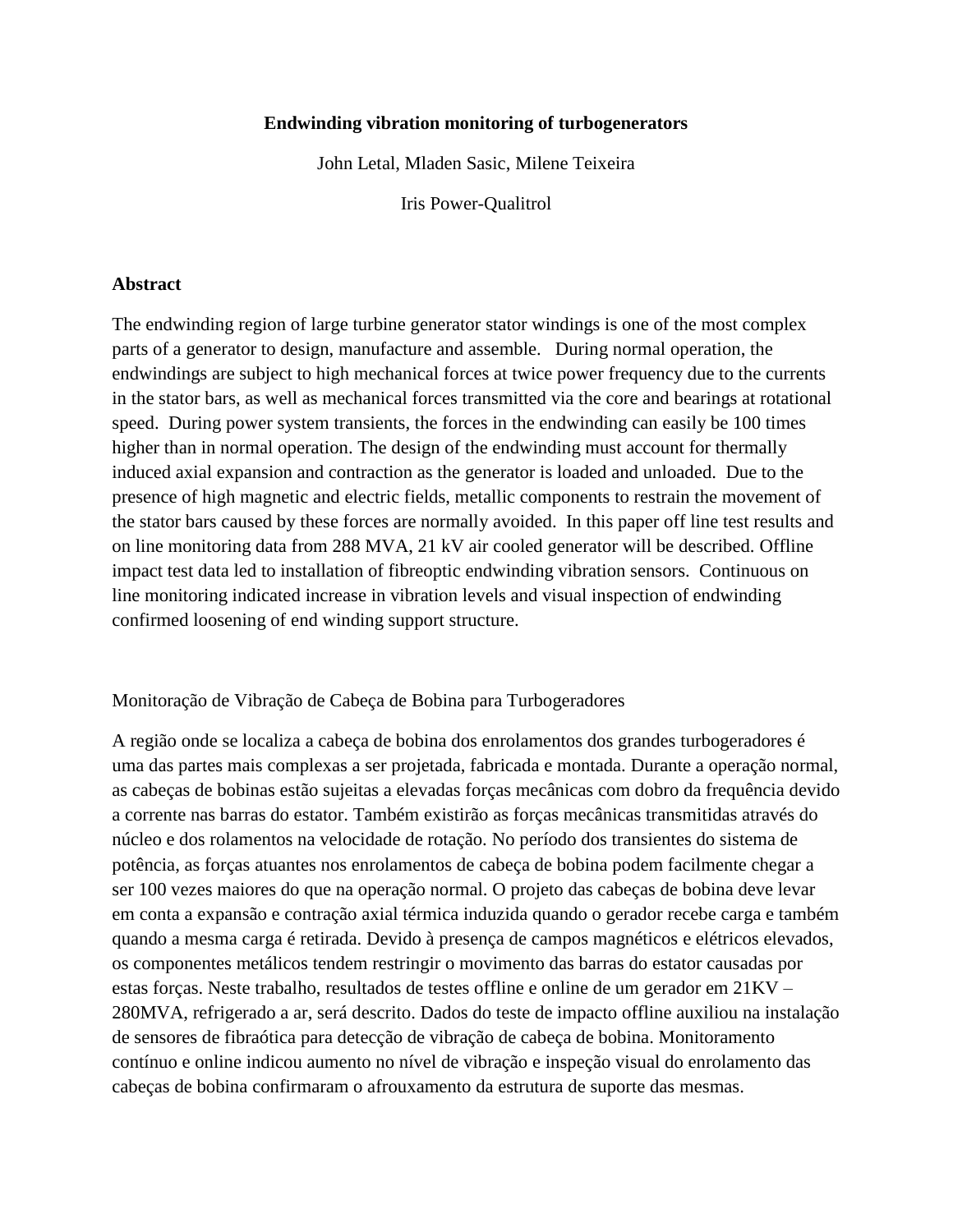## **Background**

The primary function of a stator endwinding is to allow for the safe electrical connection between bars in series and to other parallels. These connections must be made away from the stator core to prevent insulation failure at the connection points. On higher voltage machines the required creepage distance between the core and the connections can become quite long. Additionally, higher speed machines have long endwindings for geometric reasons, e.g. 2m or longer is not uncommon [1]. The long unsupported lengths of endwinding bars, particularly on high speed machine become susceptible to excessive motion resulting in vibration.

There are two primary forces contributing to endwinding vibration: 1) the electromagnetic force resulting from stator winding conductors carrying the current and 2) the force resulting from rotation of machine at nominal speed. The first force is proportional to the square of stator current [2] and its frequency is two times higher than system frequency, 100 Hz in 50 Hz systems, and 120 Hz in 60 Hz systems. The second force is occurring at system frequency for two pole machines and half of the system frequency for four pole machines.

These forces can be measured in three directions. Considering the end view of stator these are normally specified as radial, tangential (or circumferential), and axial. For the electromagnetic force the directions of most concern are radial and tangential. This is because the force is generated by two parallel current carrying conductors, i.e. the force between the top and bottom bar (radial) and between two adjacent bars (tangential) [2]. This force in the axial direction is typically negligible. The turning speed force is present in the three directions, but typically more significant in the radial and tangential directions.

To accommodate for these forces during operation each bar is often lashed to a support ring made of insulated metal. The hoop strength of the support ring prevents movement in the radial direction. Insulated blocks placed between adjacent bars prevent movement in the circumferential direction. Depending on the length of the endwinding one or more rows of blocking may be present [1].

An additional force in a stator endwinding is due to thermal expansion resulting in growth of the bars in the axial direction. Endwinding support design is a balance between stiffness to prevent movement in the radial and tangential directions from normal operating forces and flexibility to allow for growth due to thermal expansion. This need for opposite characteristics of stiffness and flexibility is a challenge when designing endwinding support systems [3].

Endwinding vibration from excessive motion in the stator endwinding structure is most likely to occur in form wound two- and four-pole machines since the endwindings are long. The windings pivot at the slot exit because they are held tight in the slot which creates a cantilever effect in the endwinding area. Proper endwinding support is required to prevent movement from this effect where the vibration forces can lead to fatigue cracking of the insulation and even the conductors at the core end or at the connections. Stator winding deterioration may be the result of poor design or aging of end-winding support components. Both can be contributing factors to resonant conditions which is a situation when the endwinding natural frequency is similar to the frequency of electromagnetic forces (twice the system frequency). In the case of resonant conditions occurring in operation, normally occurring vibration will be significantly amplified. Frequent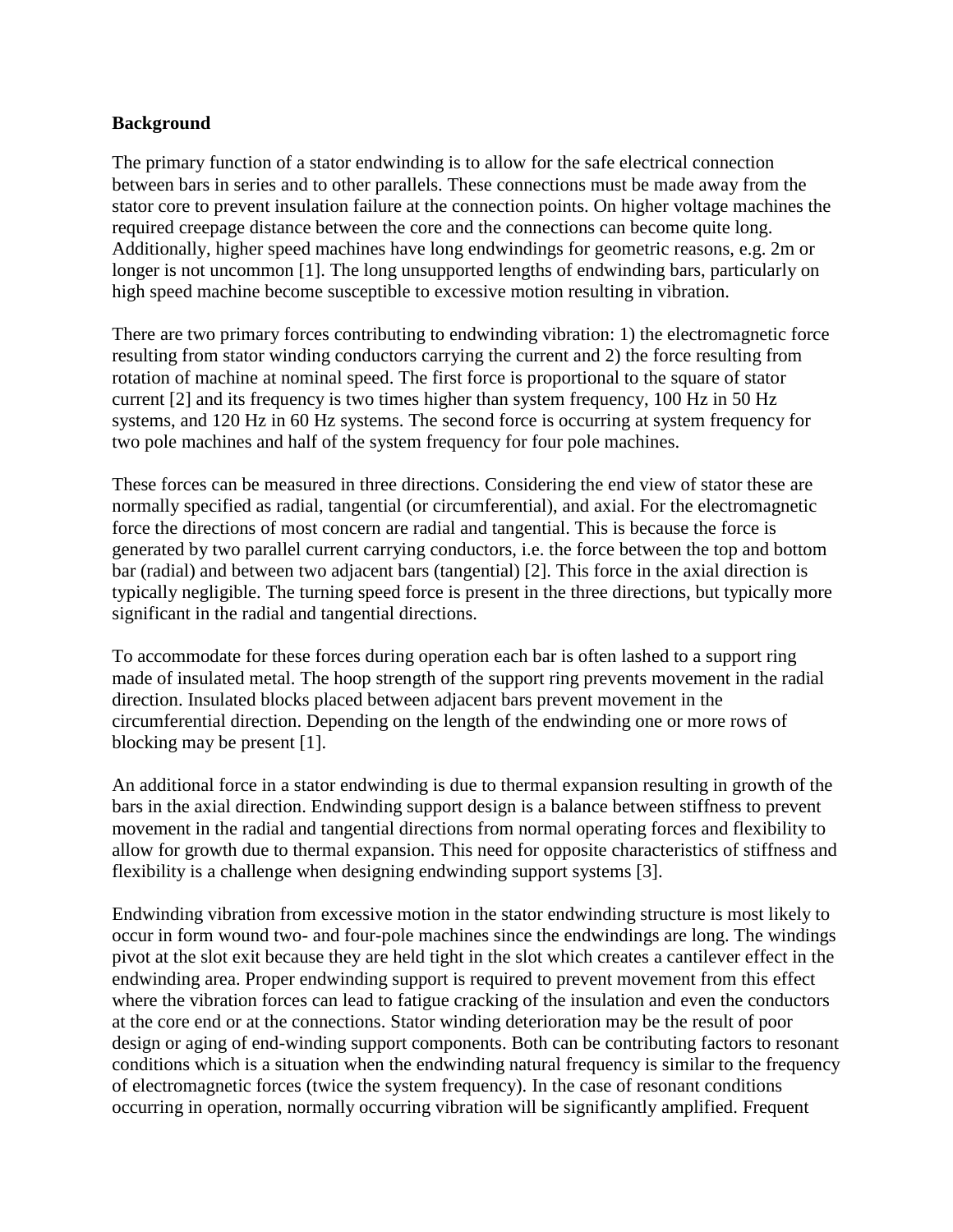stops, system disturbances and aging, can also affect the condition of endwinding and result in a change of winding natural frequency.

Different methods can be used to assess the condition of the endwinding, such as impact (bump) testing and visual inspection, both requiring partial disassembly of machine. The purpose of the bump test is to find natural frequency of the stator winding and identify the loosest components in the endwinding. These tests are periodic, and cannot provide timely information about how fast the insulation is degrading. With this in mind and given that there is not always access to the stator windings for inspection, online monitoring of stator windings has become the best and most modern way of detecting changes to the endwinding support structure.

Electromechanical vibration monitoring is well developed and it is possible to monitor machine condition with vibration data collected on the shaft and bearing housings. This is most effective for identifying issues related to the rotor dynamics of the machine (unbalance, misalignment, bearing looseness, etc) with metallic piezoelectric accelerometers and non-contact probes measuring eddy currents proportional to shaft displacement. These same methods cannot be applied on stator endwindings in particular near the coil ends where the vibration amplitudes are the highest because metallic materials in close proximity to high currents will heat up due to losses induced by magnetic fields. Metallic accelerometers may compromise the electrical clearances of the endwinding to ground and can result in partial discharge. With the development of non-metallic fiber optic accelerometers though, it is possible to monitor the movement of endwinding coil ends.

With the continuing advancement of fiber optic technology and our increasing knowledge of stator endwinding structural and vibratory behavior other important considerations are required for effective online monitoring of stator endwinding vibration.

# **Case Study – 288MVA, 21kV, 2-pole Air Cooled generator**

In a driving point impact test the force hammer and the accelerometer are at the same measurement location and the result is a measured response at the excitation point known as a frequency response function (FRF). This transfer function is expressed in the frequency domain with amplitude and phase. The phase will be between 0 and 180 degrees or 180 and 360 degrees and be ~90 degrees at a natural frequency. Two observations are required to identify a natural frequency. As a driving frequency approaches an undamped natural frequency, 1) the magnitude approaches a maximum and; 2) a phase shift crosses through 90° [4]. To identify natural frequencies these observations can be determined with impact testing.

The critical bands for a turbine generator are around rotational speed frequency and twice line frequency. Therefore, applied forces in the endwinding structure of a 2-pole, 60 Hz generator are at rotor rotational frequency, 60 Hz and at alternating load current electromagnetic forces, 120Hz. The concept of critical band refers to the risk of vibration amplification when the structural natural frequencies are close to the forcing frequencies. This condition is resonance. In service, the natural frequencies may drift in the bands due to temperature [3], aging and other variable factors. Thus, an acceptance band should be defined with these factors in mind. The acceptance criteria are based on the magnitude of the acceleration over force through the critical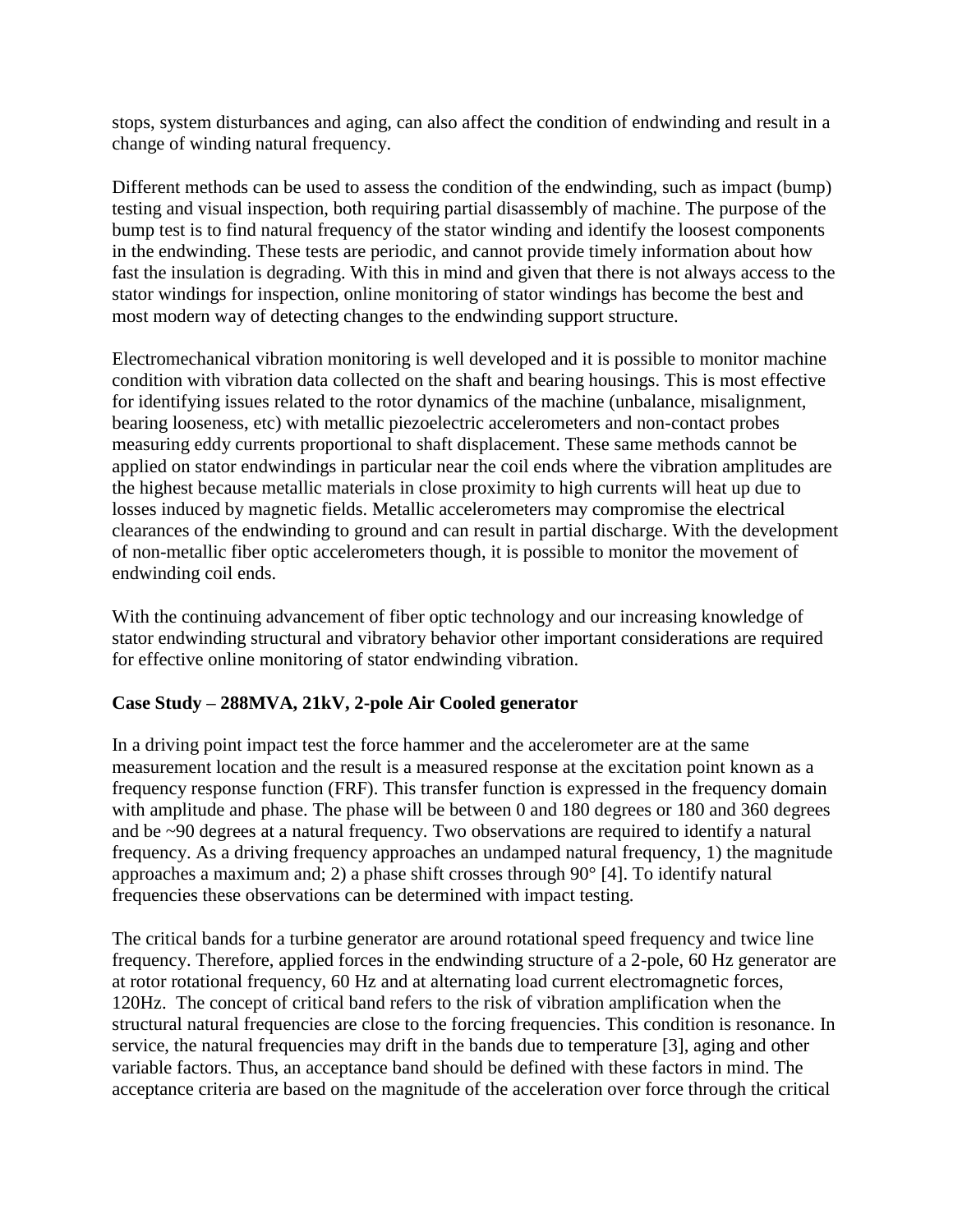excitation bands of, for example -10% and +20% of the fundamental excitation frequencies (60 and 120Hz). If the response is greater than 0.44 (m/s2)/N the endwinding may be loose [1].

In June 2012 offline impact testing was performed after a modification to the endwinding support structure on the exciter end of a 288MVA, 21kV, 2-pole air cooled generator. The results showed no critical natural frequencies near the critical bands. The FRF results of the 11:00 top and bottom jumper connections are shown in Figure 1. The 5 lines represent all 3 directions on the top jumper and in the radial and axial directions on the bottom jumper. The tangential direction on the bottom jumper was not accessible.



*Figure 1 – 2012 Offline Impact Test at 11:00 Jumper Connections*

Fiber optic Endwinding Vibration Accelerometers (EVAs) were installed to monitor the vibration of the endwinding support structure and windings during operation. After 2 years of operation, there was a significant increase in vibration amplitudes resulting in overall displacement levels as high as 350µm p-p on the sensor installed near the 11:00 jumper connections, see Figure 2.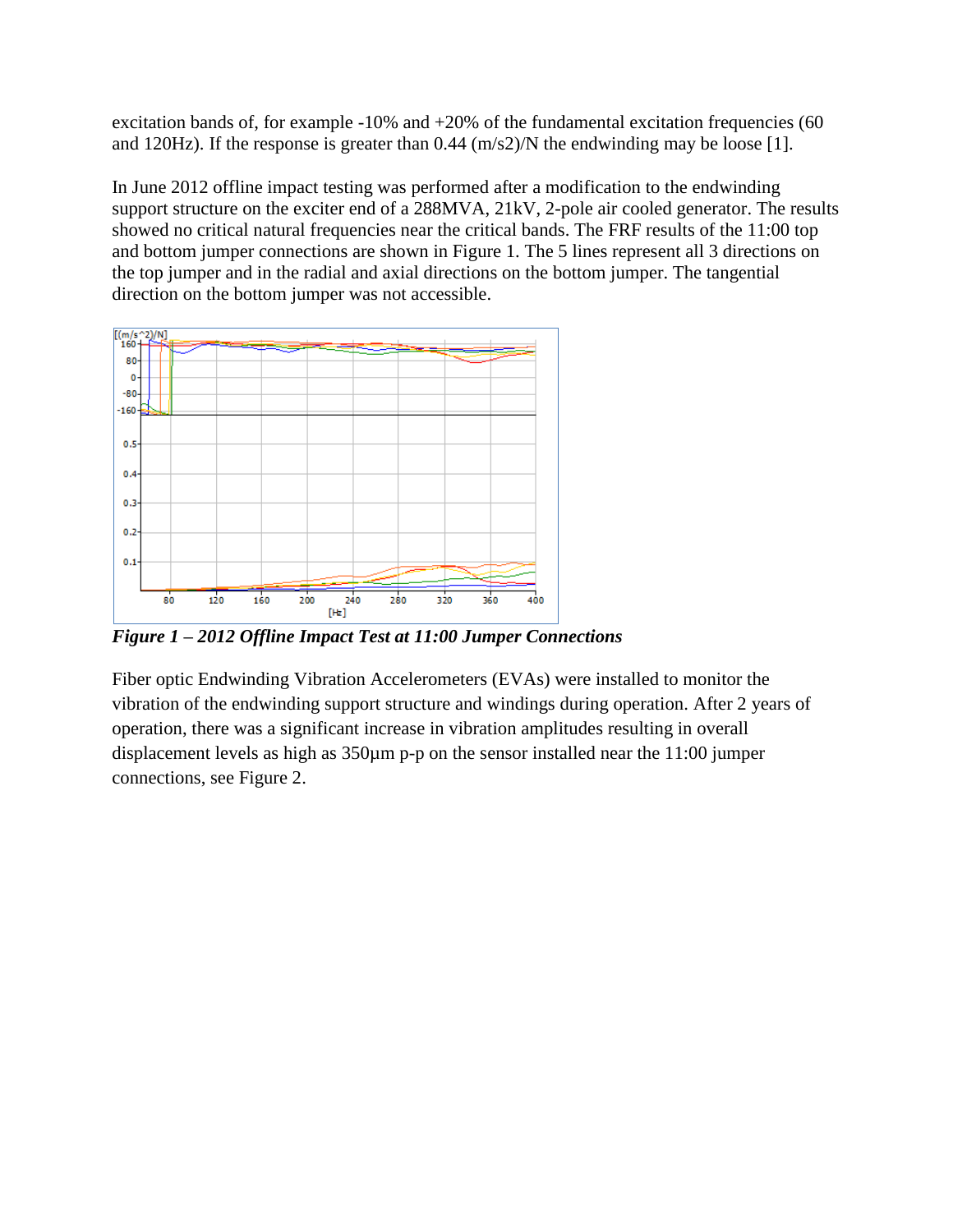

*Figure 2 – Online Endwinding Vibration Trend of 11:00 Bottom Jumper Connection*

The dominant vibration peak was at 120Hz and the highest amplitude recorded was 315µm p-p, see Figure 3. Although there is no consensus regarding endwinding vibration acceptance limits, any displacement higher than  $250\mu$ m p-p is considered concerning [1, 2]. This amplitude is particularly concerning because it increased from 66µm p-p measured on September 2012.



*Figure 3 – Displacement Spectrum of 11:00 Bottom Jumper Connection*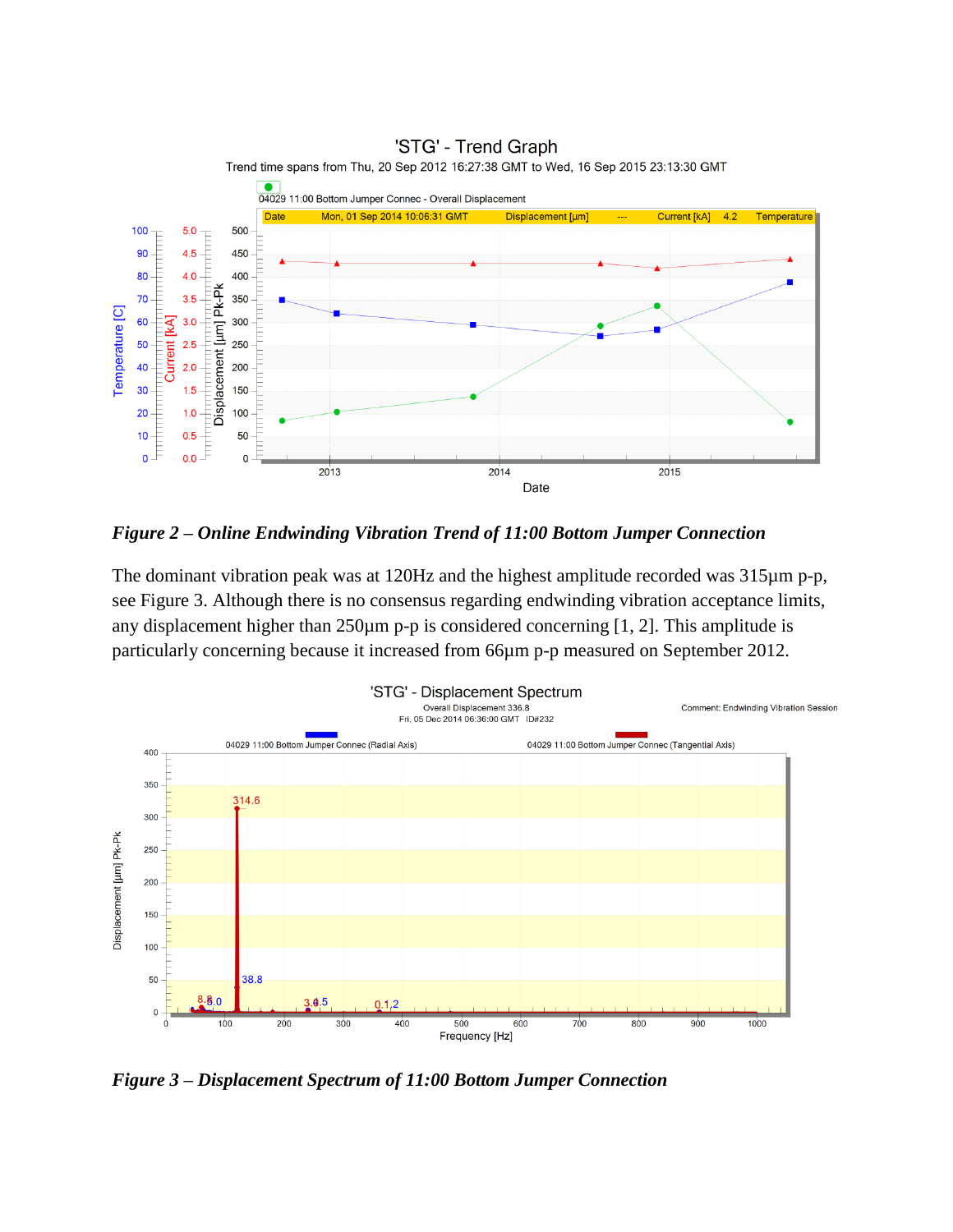The vibratory condition prompted a visual inspection of the endwinding support structure during the next outage that revealed loose support blocking and dusting between the jumper connection and radial support ring in 5 locations, see Figure 4.



*Figure 4 – Loose blocking near 11:00 Jumper Connection*

The original outage plan did not include inspection of this generator meaning the loose blocking would not have been identified without the endwinding vibration monitoring system. In addition to the visual inspection, an offline impact test showed that the online vibration levels increased due to resonance near 120Hz, see Figure 5. The significant reduction in stiffness from the loose support block reduced and separated the natural frequencies into a resonance condition during operation.



*Figure 5 - 2014 Offline Impact Test at 11:00 Jumper Connections*

The 2014 outage plan did not allow for enough time for a permanent repair so the endwinding vibration levels were monitored closely until the loose blocking could be addressed in 2015.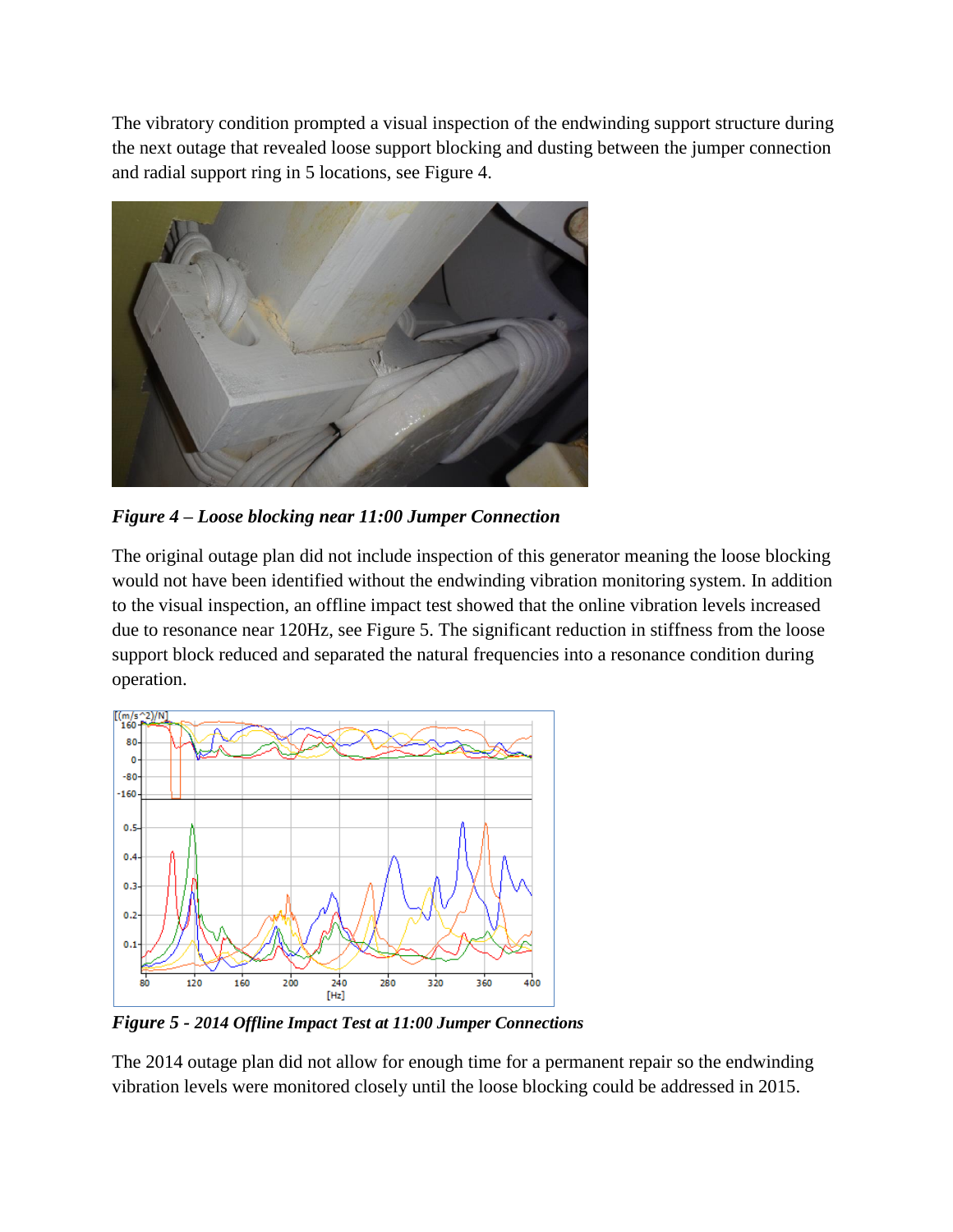Offline impact testing, Figure 6 and online vibration data, Figure 2 show that after the blocks were replaced the condition was similar to that of 2012.



*Figure 6 - 2015 Offline Impact Test at 11:00 Jumper Connections*

# **Conclusions**

Advancements in the design of sensors and data processing enabled more effective monitoring of the stator endwinding condition. This is even more important now, when machines are designed less conservatively than before, and operated with more cycling leading to an increased number of problems. The case study presented shows the importance of using offline impact testing to better understand the online vibratory response. Once excessive vibration in the stator endwinding and support structure has been detected the following remedies should be considered [1]:

- 1. Complete endwinding support replacement
- 2. Reinstall blocking and lashing material
- 3. Installation of additional blocking and bracing

The above should be done in conjunction with impact testing to ensure any changes made to the support system does not have a negative effect on the resulting vibration amplitudes during operation. Continuing to monitor the online stator endwinding vibration will indicate if the results of any structural changes are positive and when additional remedies are required from aging of the support structure and/or excessive forces from high current faults.

## **References**

- 1. G.C. Stone, E.A. Boulter, I. Culbert, et al. *Electrical Insulation for Rotating Machines*, 2nd ed. Hoboken NJ: Wiley, 2014.
- 2. H.O. Ponce, B. Gott, G. Stone, *Generator Stator Endwinding Vibration Guide: Tutorial*, EPRI, 2011. Project Evaluation No 6382.